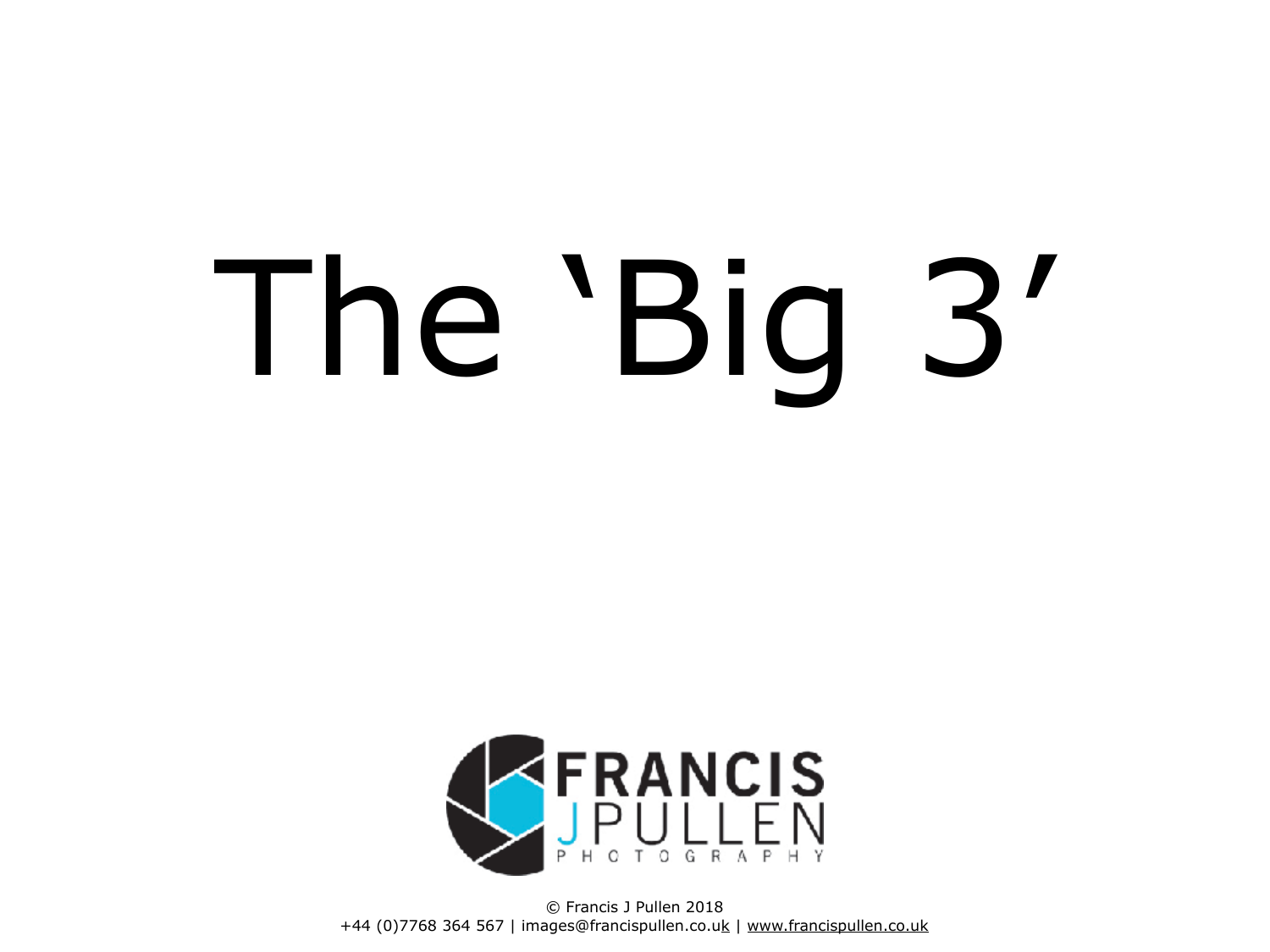### Aperture, Shutter Speed, ISO

Understanding their relationship, and instinctively knowing how they interact, is fundamental to good photography.

- 1. **Aperture (Av)** this controls the amount of light the lens allows to fall on the camera's sensor.
- 2. **Shutter Speed (Tv)** this controls the length of time for which the shutter is open.
- 3. **ISO** this is a measure of how sensitive the sensor is to the light coming through the lens.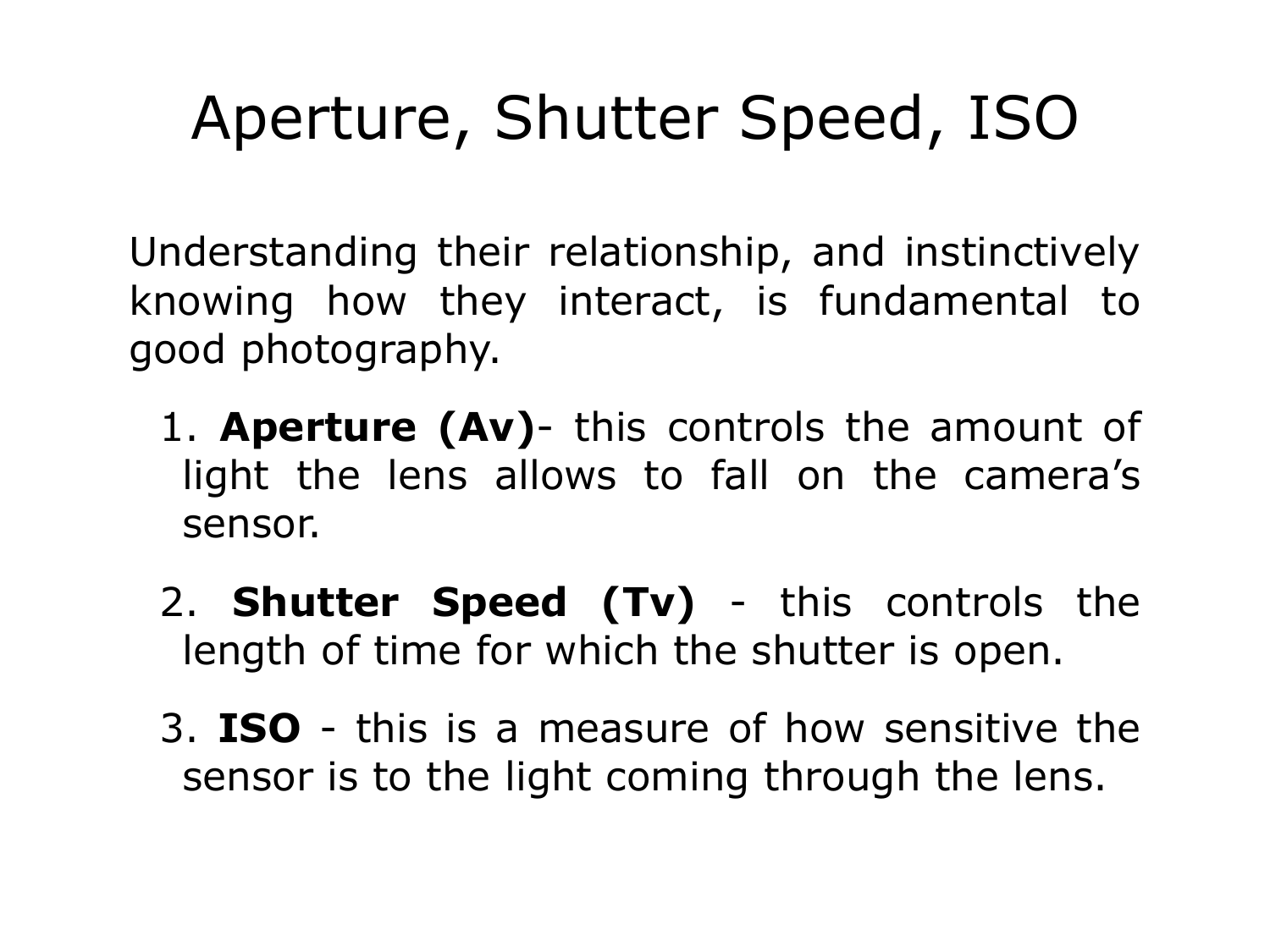#### Av - Aperture value or priority

The Av or Aperture setting controls the area over which light can pass through the camera lens.

It is specified in terms of an *f-stop* value, which can at times be confusing, because the area of the opening *increases* as the f-stop value *decreases.* 

So:

Large Aperture = Small f-Stop number e.g. f2.8



Small Aperture = Large f-Stop number e.g. f22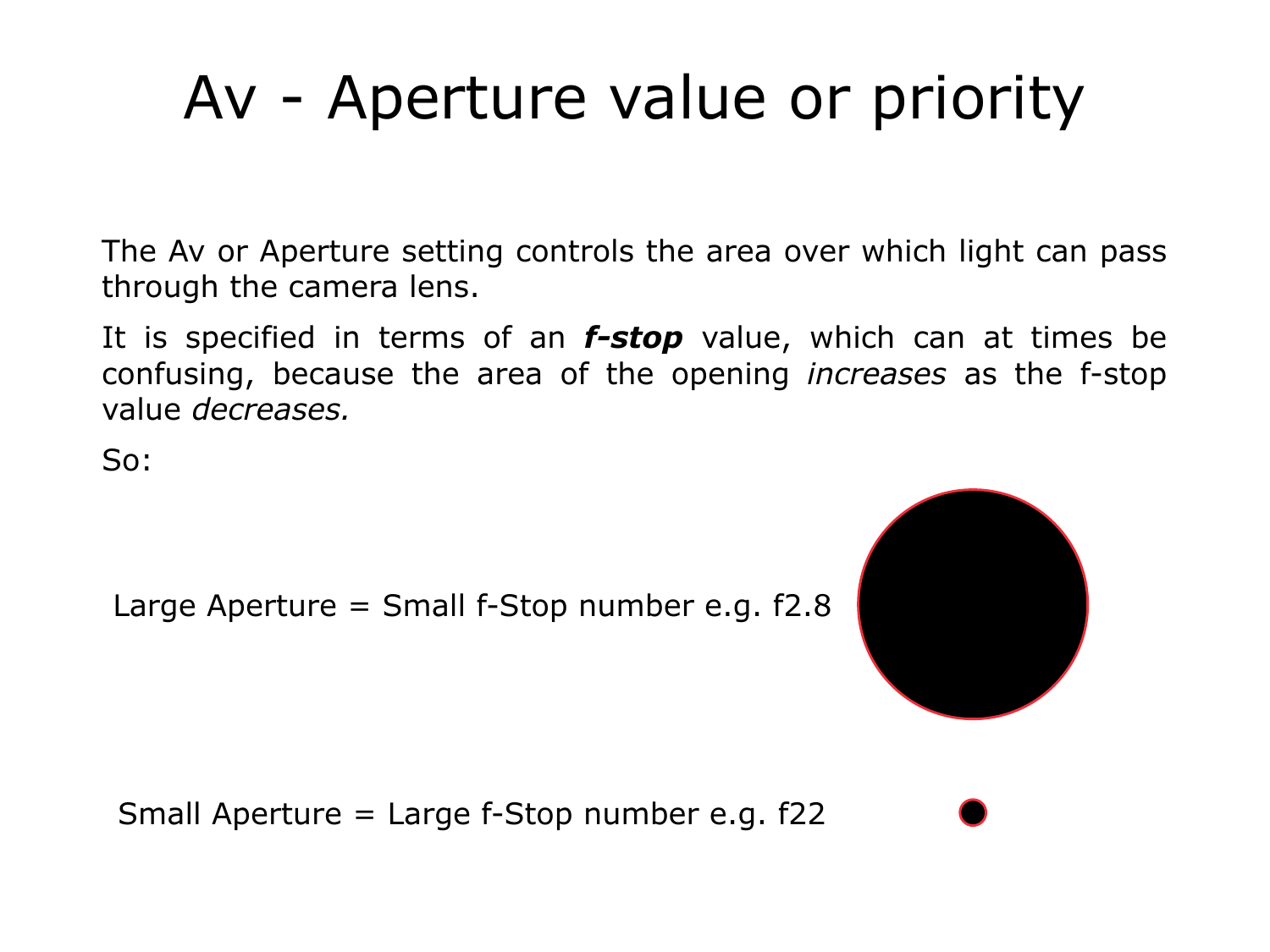- The smaller the f-stop number (f2.8), the more light will enter the lens, but in general, the depth of field (how much of the image is in focus) will be small. This is ideal for macro and portrait shots, or those where you require a blurred background.
- The larger the f-stop number (f22), the less amount of light enters the lens, but the depth of field will be large. This is ideal for landscape shots or those where you require as much as possible to be in focus.
- In photographer slang, when someone says they are "*stopping down*" or "*opening up*" their lens, they are referring to *increasing* or *decreasing* the *f-stop* value, respectively.
- Every time the f-stop value halves (say from f5.6 to f2.8), the light-collecting area quadruples, as shown in the following table: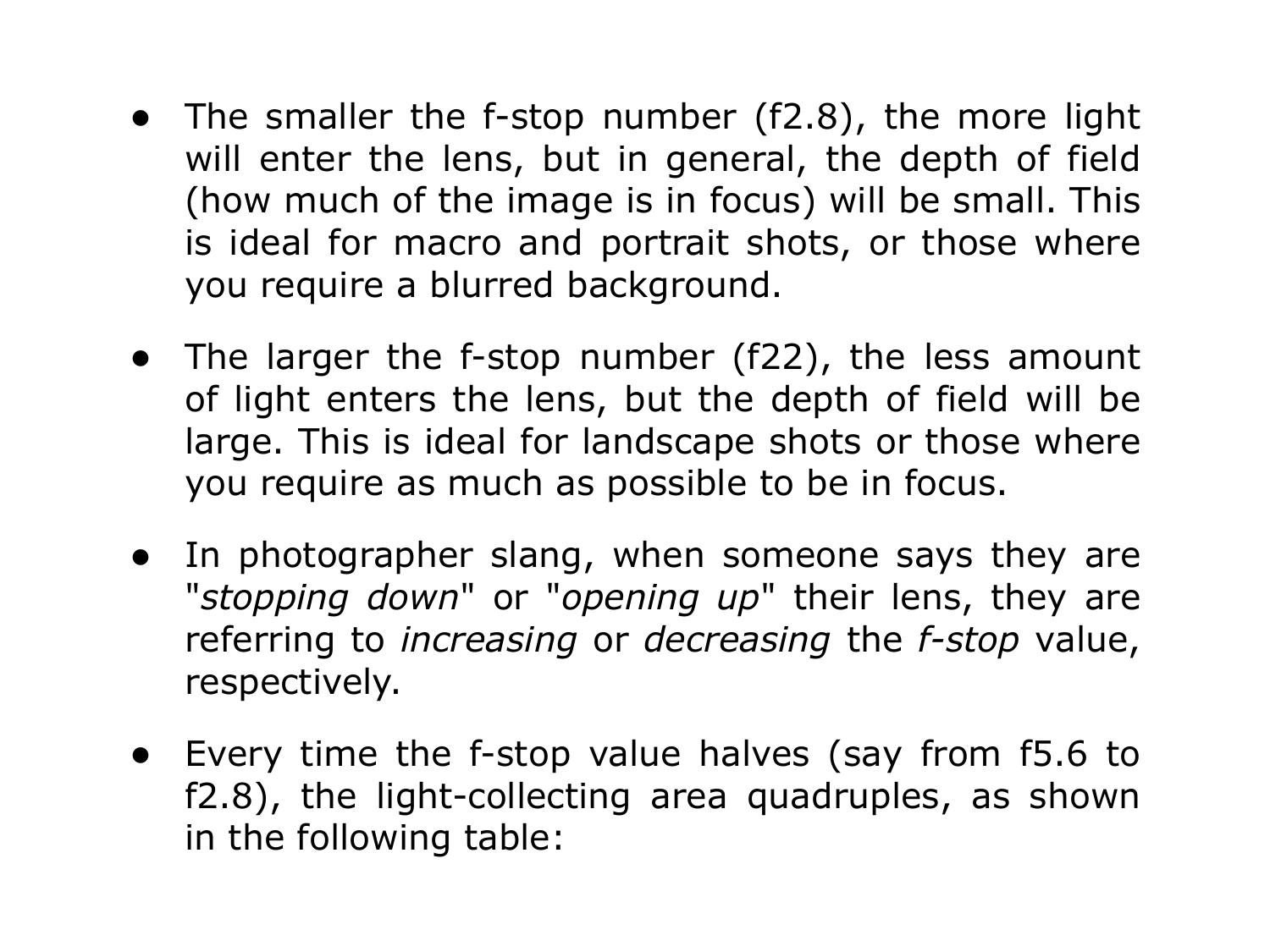| <b>Aperture</b><br><b>Setting</b> | <b>Relative</b><br>Light | <b>Example Shutter</b><br><b>Speed</b> |
|-----------------------------------|--------------------------|----------------------------------------|
| f/22                              | 1X                       | 16 seconds                             |
| f/16                              | 2X                       | 8 seconds                              |
| f/11                              | 4X                       | 4 seconds                              |
| f/8.0                             | 8X                       | 2 seconds                              |
| f/5.6                             | 16X                      | 1 second                               |
| f/4.0                             | 32X                      | 1/2 second                             |
| f/2.8                             | 64X                      | 1/4 second                             |
| f/2.0                             | 128X                     | $1/8$ second                           |
| f/1.4                             | <b>256X</b>              | $1/15$ second                          |

*The above aperture and shutter speed combinations all result in the same exposure.*

The above f-stop numbers are all standard options in any camera, although most also allow finer adjustments, such as f/3.2 and f/6.3.

The range of values may also vary from camera to camera (or lens to lens). For example, a compact camera might have an available range of f/2.8 to f/8.0, whereas a DSLR camera might have a range of  $f/1.2$  to  $f/32$ with a portrait lens.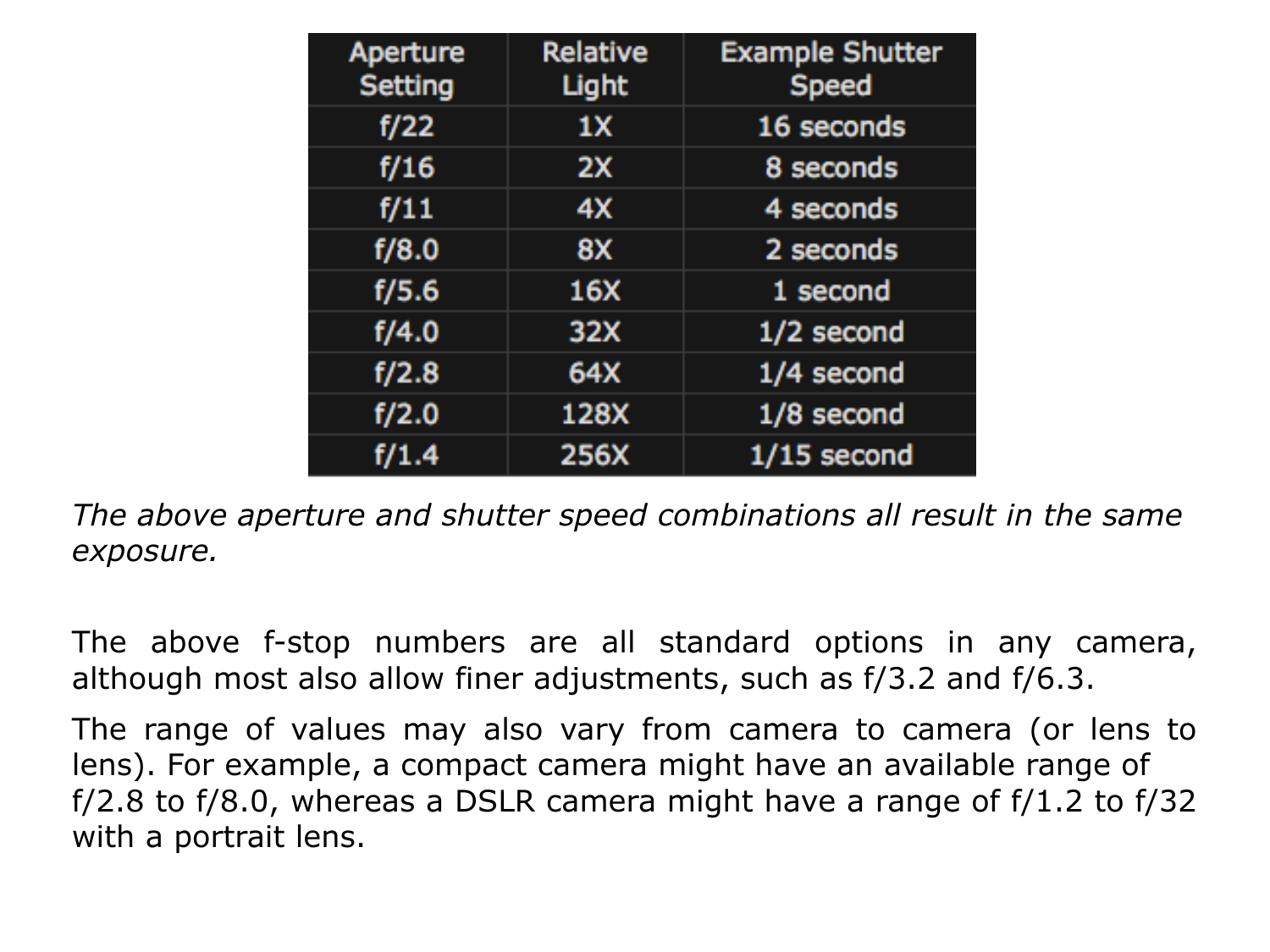#### Tv - Time value or Shutter priority

Tv or Shutter priority determines how long the camera sensor will be open to incoming light through the camera lens.

Its influence on exposure is perhaps the simplest of the main camera settings as it correlates exactly 1:1 with the amount of light entering the camera:

*When the exposure time doubles the amount of light entering the camera doubles, and vice versa*.

It's also the setting with a wide range of possibilities: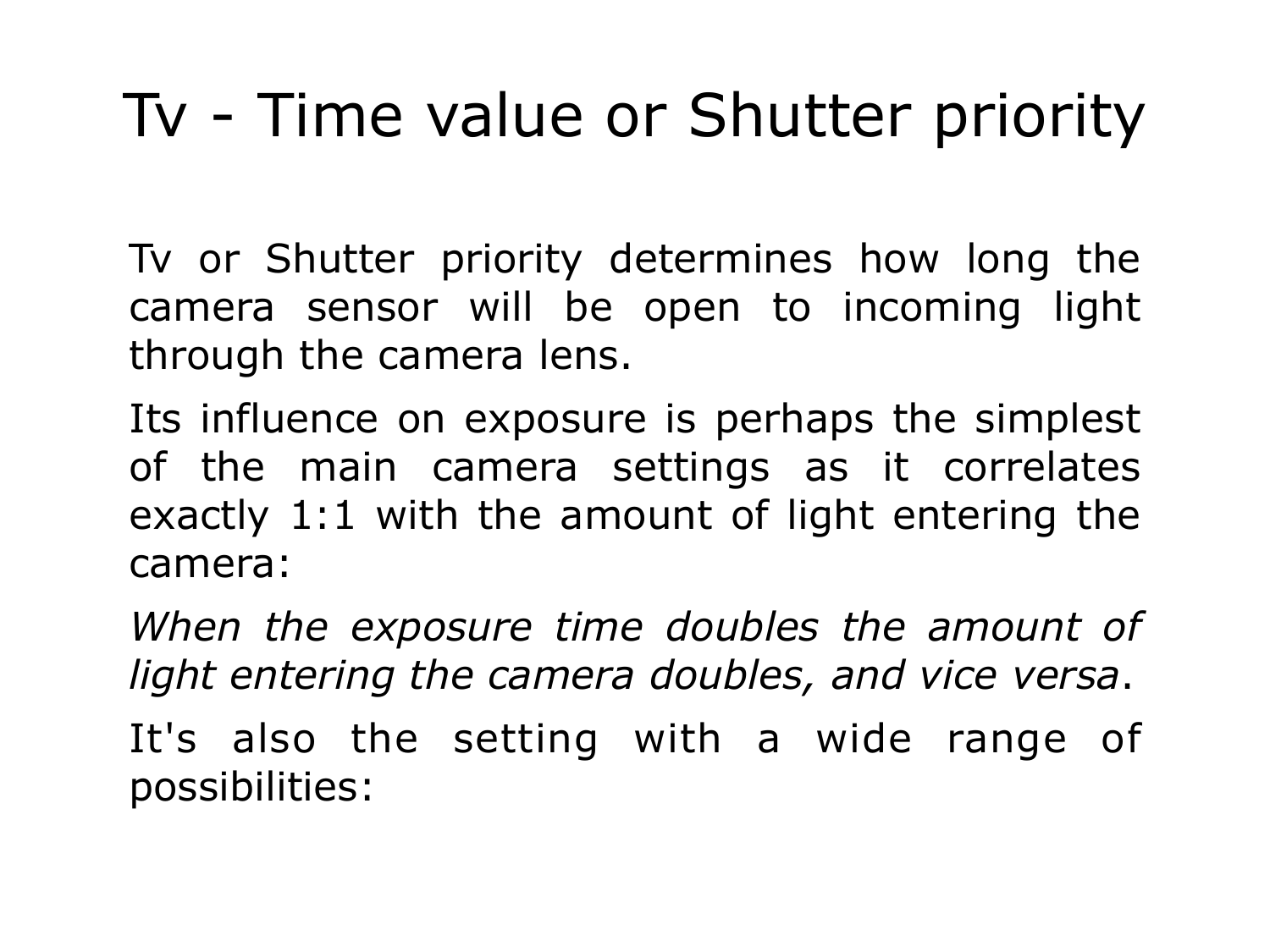| <b>Shutter</b><br><b>Speed</b> | <b>Typical Examples</b>                                                                                               |
|--------------------------------|-----------------------------------------------------------------------------------------------------------------------|
| $1 - 30 +$<br>seconds          | Specialty night and low-light<br>photos on a tripod                                                                   |
| $2 - 1/2$<br>second            | To add a silky look to flowing<br>water<br>Landscape photos on a tripod for<br>enhanced depth of field                |
| $1/2$ to $1/30$<br>second      | To add motion blur to the<br>background of a moving subject<br>Carefully taken hand-held photos<br>with stabilization |
| 1/50 -<br>second               | Typical hand-held photos without<br>substantial zoom                                                                  |
| $1/250 -$<br>1/500<br>second   | To freeze everyday sports/action<br>subject movement<br>Hand-held photos with substantial<br>zoom (telephoto lens)    |
| 1/1000 -<br>1/4000<br>second   | To freeze extremely fast, up-close<br>subject motion                                                                  |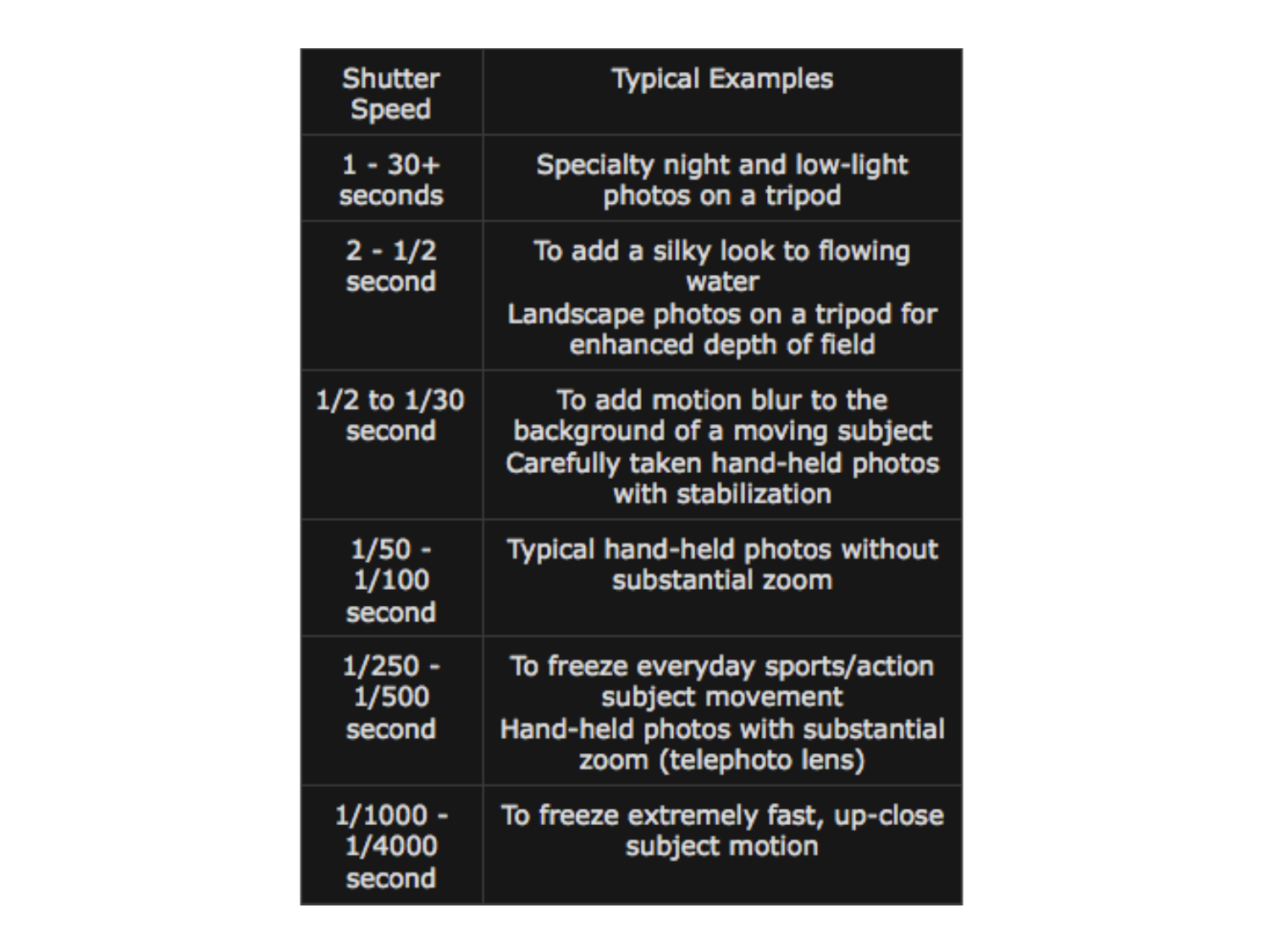It's important to set the Tv (shutter speed) high enough to prevent camera shake and blurring.

A good rule of thumb is:

 $TV$  (seconds)  $=$  1/Focal Length of the Lens (mm)

- So if you have a 100mm focal length lens, then you should ideally set the Tv to  $1/100$ th second.
- You may need to adjust the aperture and/or ISO settings to achieve this.
- Many DSLR lenses have Image Stabilisers or Vibration Reduction (IS and VR) that give as much as 4 extra f-stops, allowing reduced Tv. This is especially useful in low light or where flash isn't possible or allowed. However, be careful when using image stabilisers at shutter speeds of **1/60th** or less, as objects or people will also move, which may result in movement blur.
- Some people can hand hold as low as **1/30th** second on a 50mm lens without producing camera shake.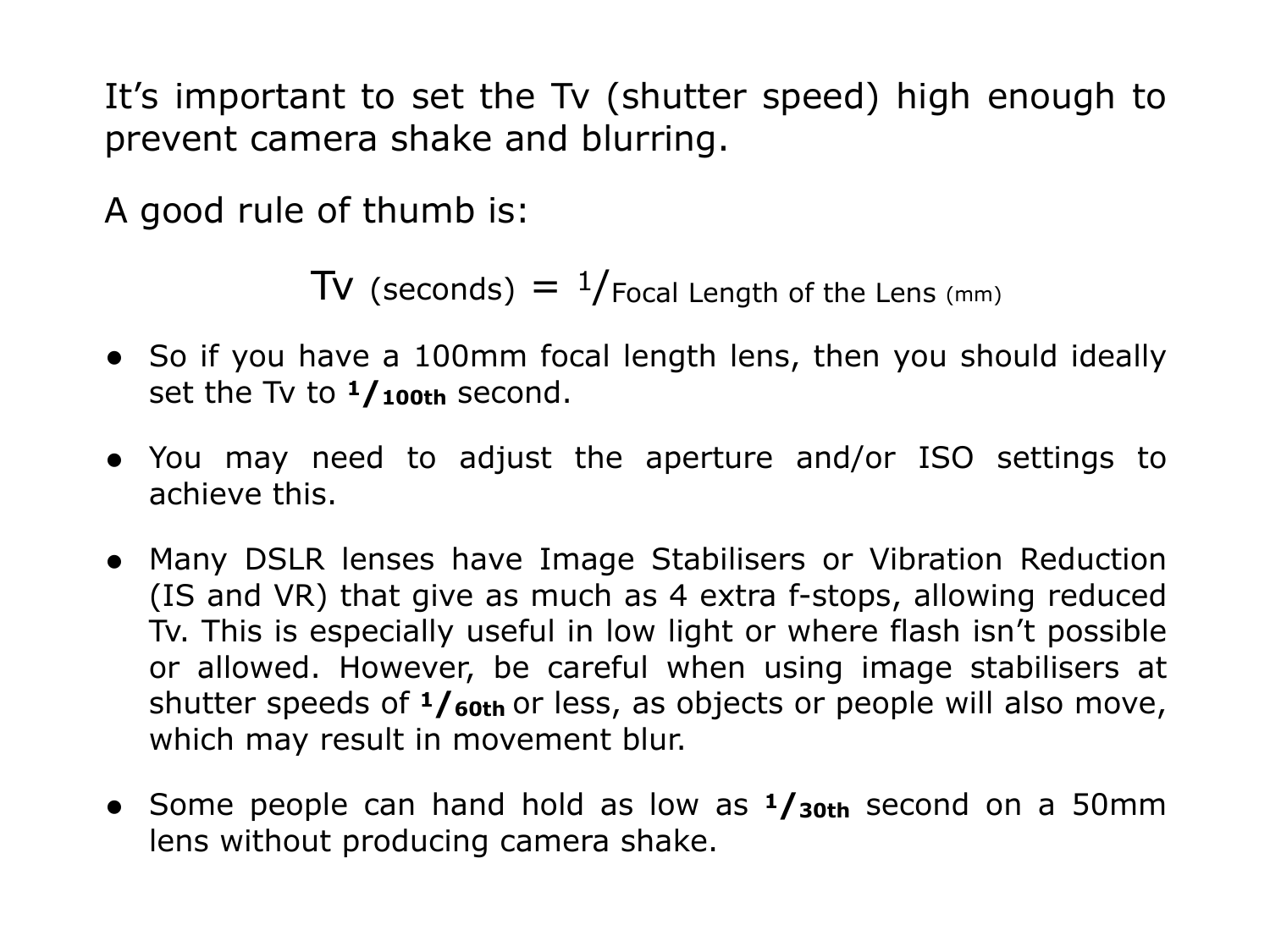## ISO

- •This is the 'speed' or 'sensitivity' of the digital sensor and *generally* range in values from 100 to 6400 (from 50 to 248,000 for pro DSLRs).
- The lower the ISO number, the longer the exposure and/or wider Aperture value will be needed, and vice versa.
- At very high ISO values there is a high risk of 'noise' appearing on the image, so use the minimum value possible. Remember, you cannot recover information that isn't captured at the start!